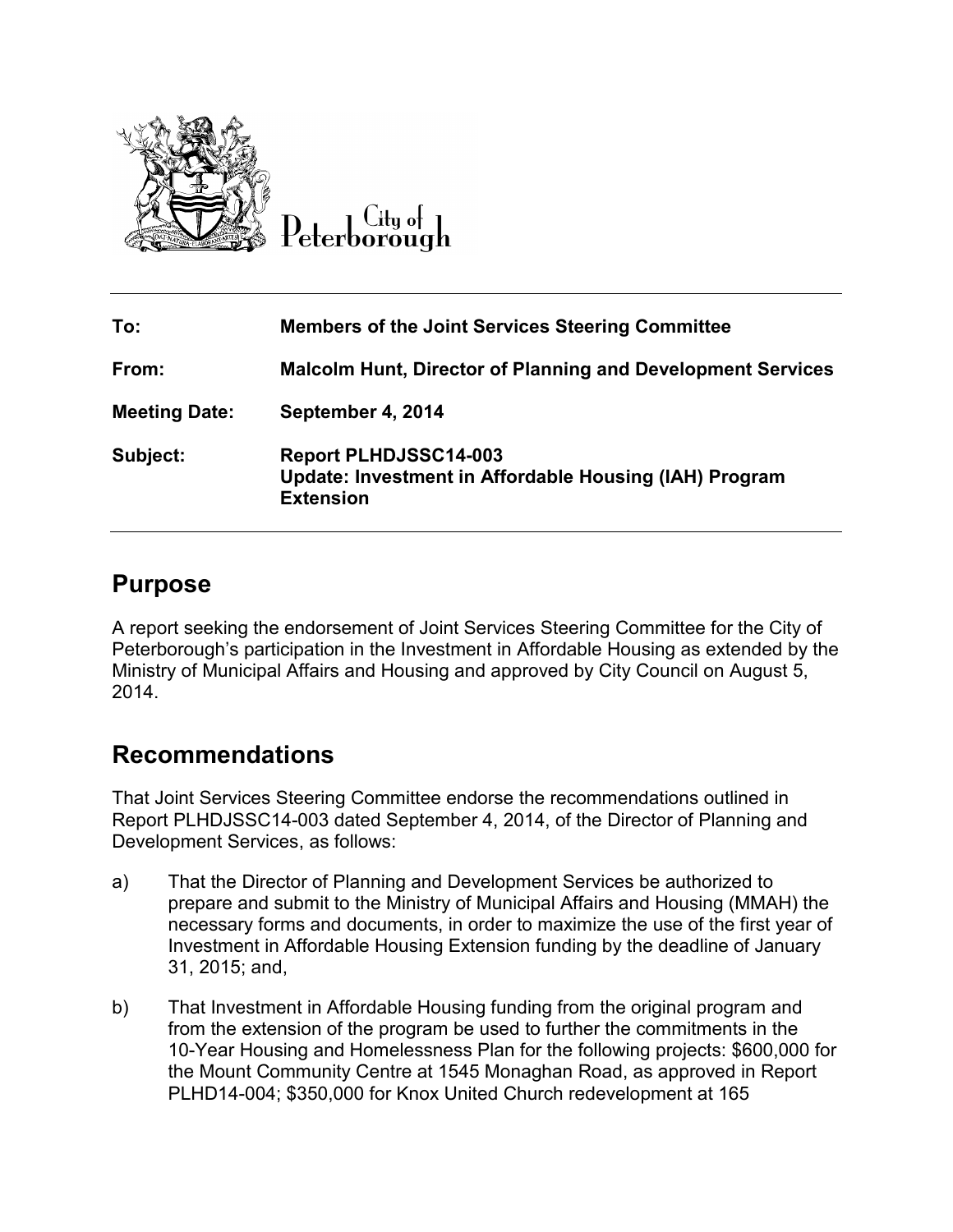Rubidge/400 Wolfe Street, as proposed in principle in Report PLHD14-003; and that the balance of 2014-15 Investment in Affordable Housing extension funding be committed by the January 31, 2015 deadline for projects and programs consistent with the Investment in Affordable Housing Program Guidelines as determined by the Director of Planning and Development Services.

# **Budget and Financial Implications**

Investment in Affordable Housing (IAH) is 100% federal and provincial funding. Peterborough has received a notional allocation of IAH extension funds for 2014-15 of \$847,800, which must be committed by January 31, 2015. In addition, \$350,000 is residual from the original IAH program funds for 2014-15. IAH extension funds for 2015-20 will be communicated by the province when new census data is available.

# **Background**

## **City Council Approves Certain Actions re IAH Program August 5, 2014**

At it's meeting held August 5, 2014, based on recommendations outlined in report PLHD14-007 date July 28, 2014 (attached as Appendix A) Council adopted the recommendations (a) (b) and (c) of report PLHD14-007 relating to the IAH extension program.

Report PLHD14-007 was presented directly to City Council before going to Joint Services because of the fact staff expected the Investment in Affordable Housing (IAF) program extension would be announced in the summer and the recommendations (a) (b) and (c) of report PLHD14-007 gave City staff the ability to act quickly if needed.

### **IAH Extension funding announced August 11, 2014.**

The province announced the new IAH Extension funding on August 11, 2014. There is \$800 million in funding available across the province over the next six years. This announcement was followed immediately by notional allocations of one-year "use it or lose it" funding, with the promise of multi-year allocations to follow.

### **IAH Extension funding – first deadline is January 31, 2015**

The City's notional allocation is \$847,800 and the first deadline is January 31, 2015. The Minister of Municipal Affairs and Housing's letter is attached as Appendix B. Approval of the recommendations in this report will enable the City to use its first year of IAH extension funding by the deadline.

Housing Division and Social Services Division staff have collaborated to develop funding priorities for IAH and Community Homelessness Prevention Initiative, seeking to maximize the potential for both programs while recognizing their individual advantages: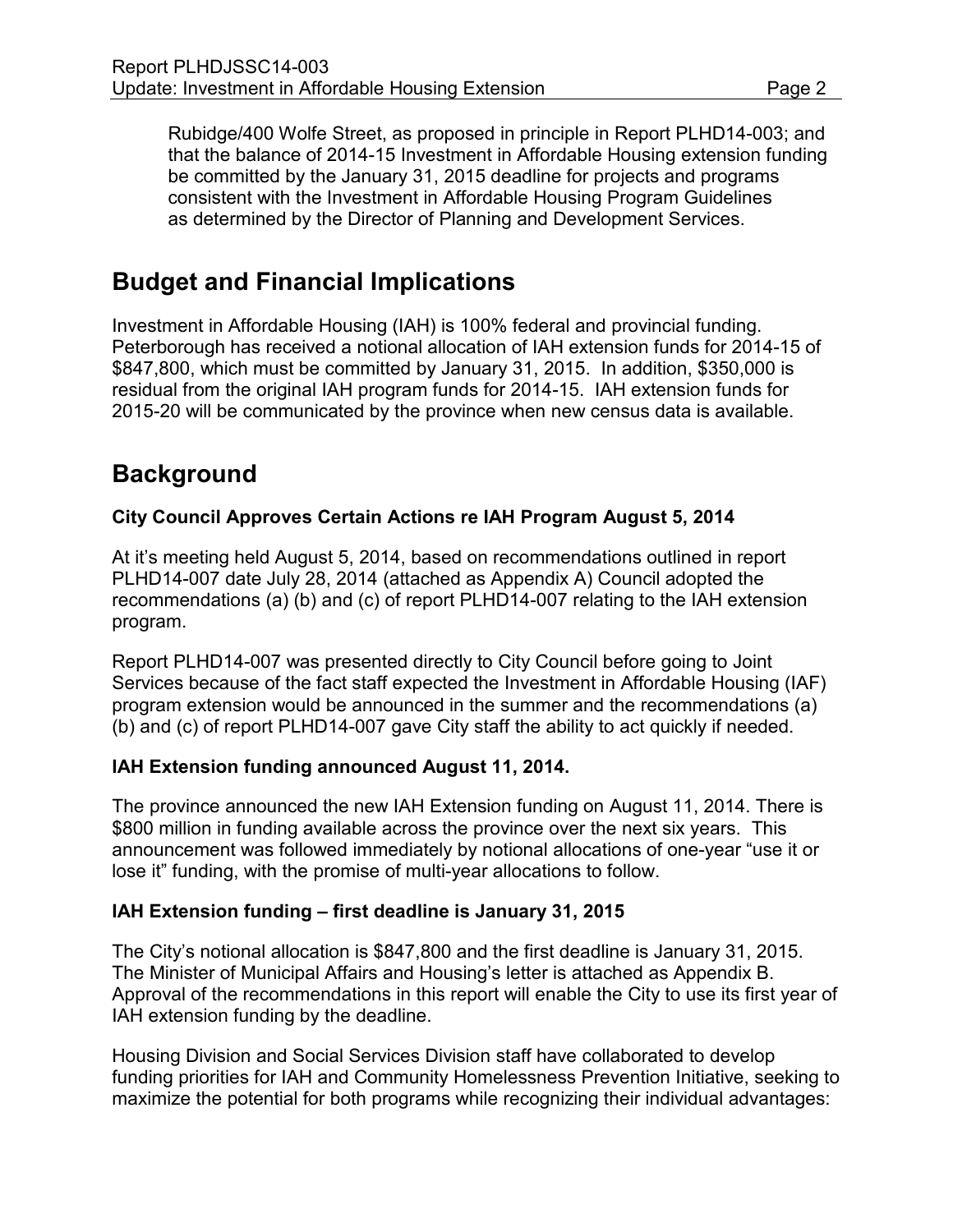IAH is the only source of federal/provincial capital funds, while CHPI can be used for service provision, rent supplement and emergency financial assistance. Social Services Division will report on the use of CHPI funding when details are provided.

#### **Discussion with Key Stakeholders**

Housing Division and Social Services Division staff invited members of the Affordable Housing Action Committee, the Homelessness Support Services Coordinating Committee, the Supportive Housing Network and township Clerks to discuss priorities for new IAH 2014 Extension funding and upcoming years of CHPI funding.

The group identified potential priority populations, including men who are chronically homeless, seniors and people who are employed but still living in poverty. There was widespread support for solutions that are focused on preventing homelessness and for supports to keep vulnerable people in their homes. Staff were encouraged to seek matching funds from other ministries and the Central East Local Health Integration Network to enable supports to be provided with housing.

There was overwhelming recognition of the value of rent supplements as a means to create affordable rents. There was also agreement that if funds were to be spent on capital, units with rents that are more affordable (i.e. rents significantly lower than 80% of Average Market Rent) are required to help low-income households and people transitioning out of homelessness.

Stakeholders also observed that housing insecurity and homelessness are pervasive and complex problems. Staff were urged to investigate the impact of previous programs in order to better prioritize funding for greatest impact.

#### **Potential Projects: The Mount Community Centre and the former Knox United Church**

The Mount Community Centre and the former Knox United Church have both been designated by City Council as Municipal Housing Facilities under the Municipal Housing Facilities By-law #12-094. Both projects are planning bachelor and one-bedroom unitsan identified long-standing need in the community.

City Council approved \$1 million in funding for the Mount, of which \$600,000 would be existing and future IAH funding, and \$400,000 of City funding (Report PLHD14-004). No additional funding is proposed.

City Council also considered the former Knox United Church, should funds become available (Reports PLHD14-003). The rents at the former Knox United Church are proposed to be 80-90% of Average Market Rent, based on municipal incentives. With the addition of provincial IAH capital funding, the City could negotiate that rents on some units be brought down significantly – perhaps to 60% of Average Market Rent. At that level, those units would be affordable to households with annual gross incomes as low as \$15,000. While the number of units at this low level would be small, the impact